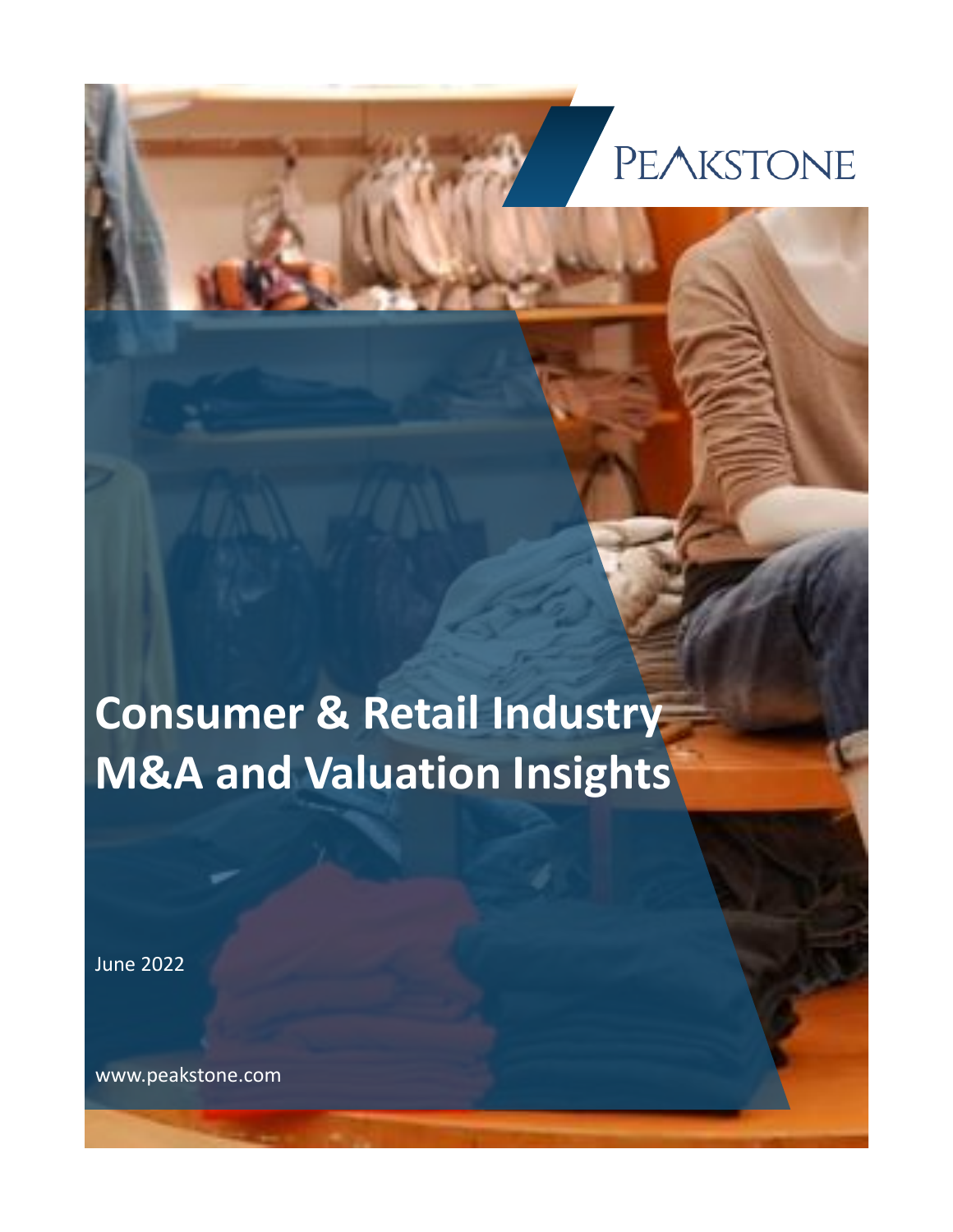

**Alex Fridman – Managing Partner** (312) 346-7303 [afridman@peakstone.com](mailto:afridman@peakstone.com)

**Stephen Sleigh – Managing Partner** (312) 346-7318 [ssleigh@peakstone.com](mailto:ssleigh@peakstone.com)



(312) 346-7301 [jtemple@peakstone.com](mailto:jtemple@peakstone.com) 



**Ethan White – Associate** (312) 346-7307 [ewhite@peakstone.com](mailto:ewhite@peakstone.com)



**Donny Mashiach – Analyst** (312) 346-7352 [dmashiach@peakstone.com](mailto:dmashiach@peakstone.com)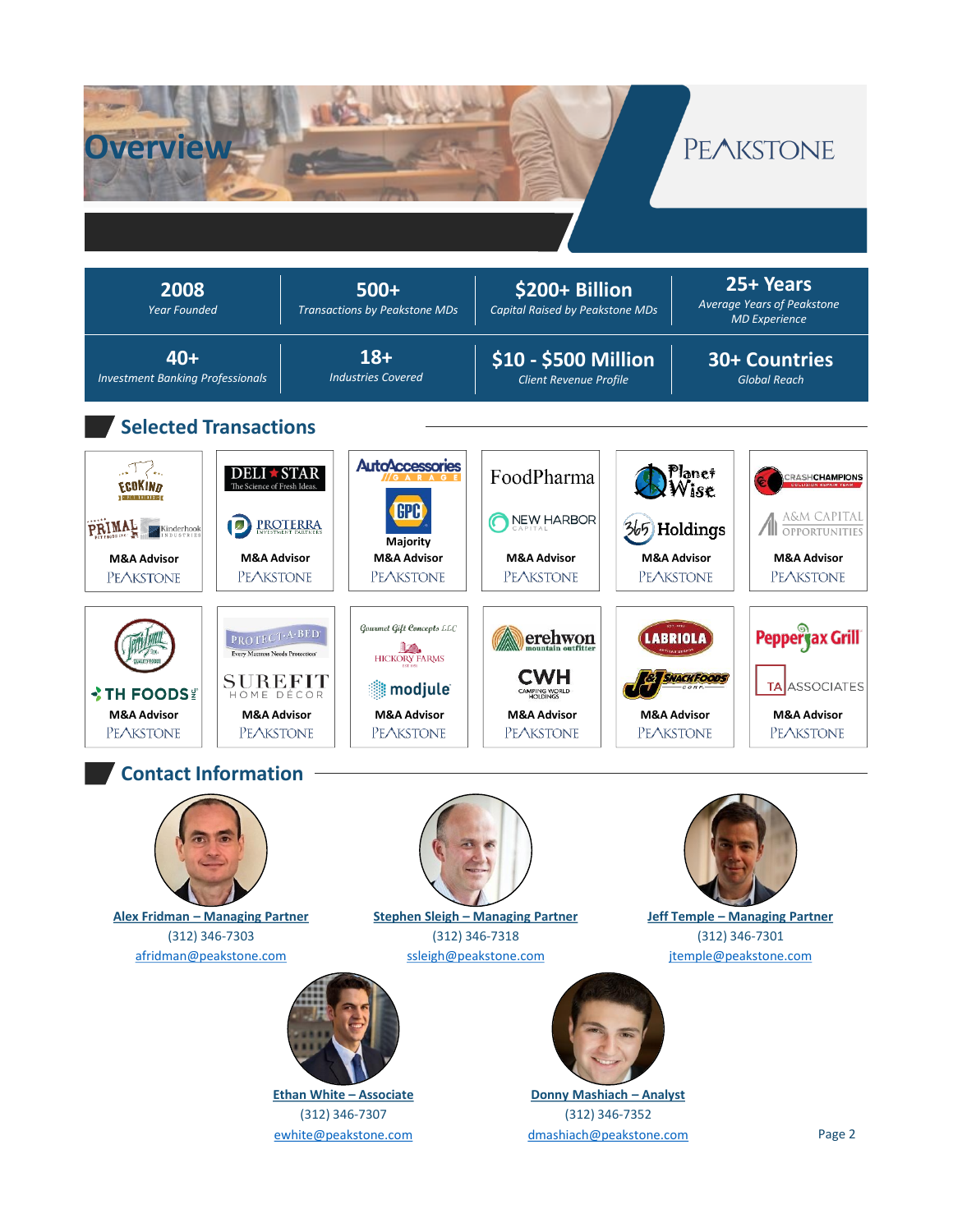

**Consumer & Retail M&A Count Across the U.S. (2000 – Mar'2022)**





*Source: Capital IQ Note: As of Mar 31, 2022*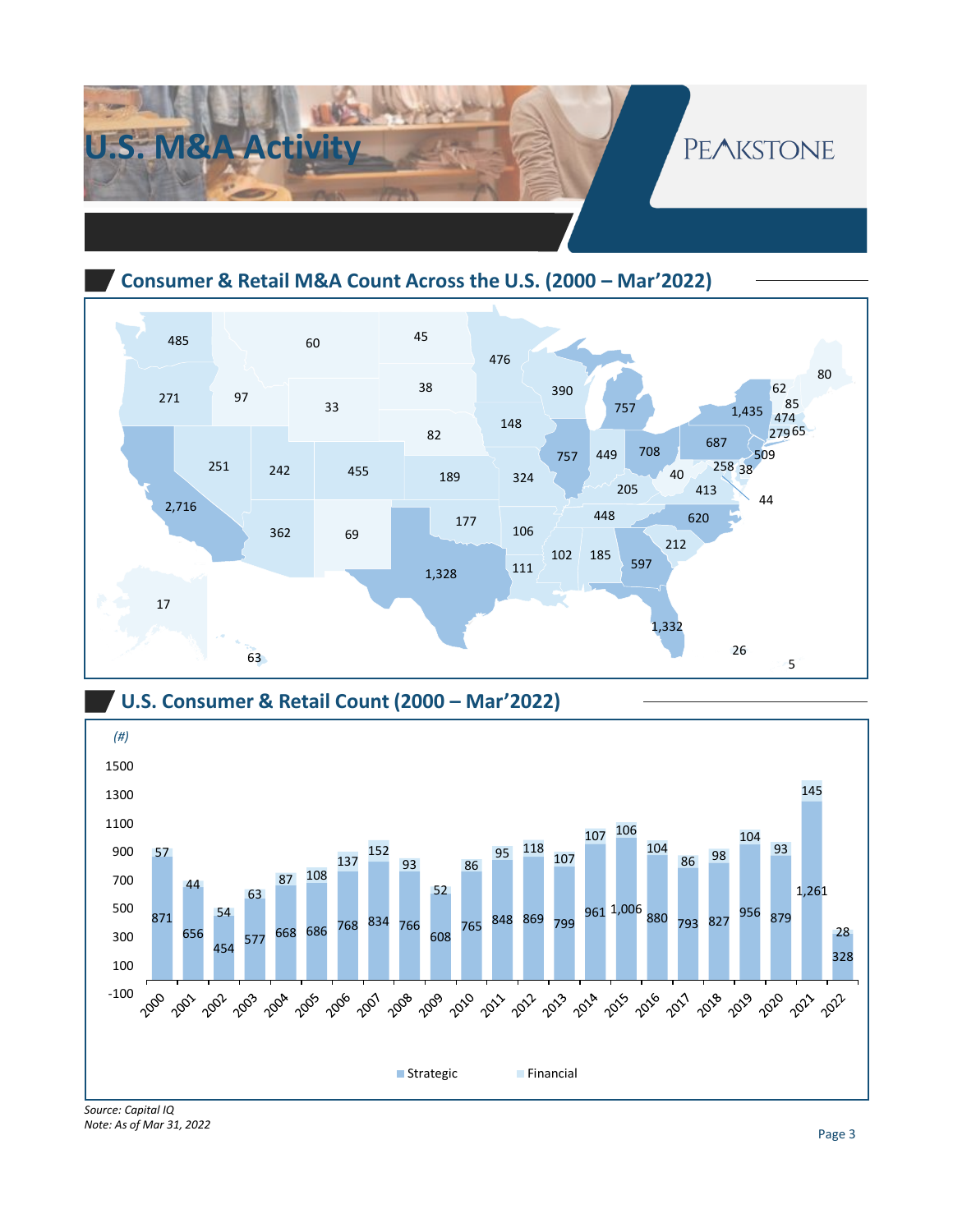

**Median Transaction Value (2000 – Mar'2022)**







*Source: Capital IQ Note: As of Mar 31, 2022*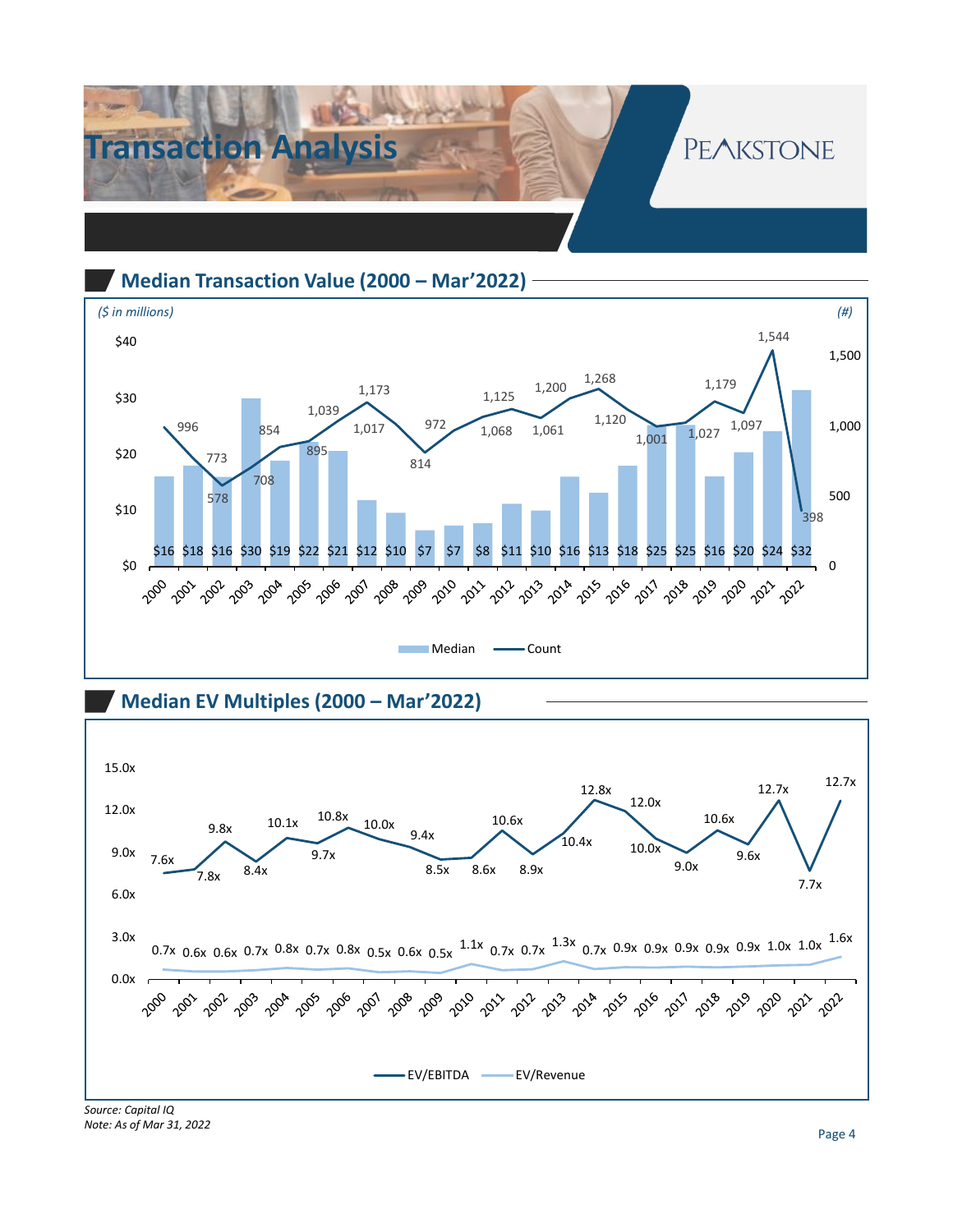

## **Relative Stock Performance (2012 – Mar'2022)**



## **EV/EBITDA Trend (2012 – Mar'2022)**



**Retailing & Consumer Services Index ("Retail & Services")**

*Peakstone Apparel, Accessories, Footwear & Luxury Index: VFC, PVH, HBI, UAA, RL, NKE, GPS, LULU, SKX, TJX, DECK, WWW Peakstone Automotive Components & Consumer Electronics Index: F, GM, BWA, LEA, GT, AAPL, MSFT, HPQ, UEIC Peakstone Retailing & Consumer Services Index: AMZN, WMT, MRNA, TGT, M, URBN, HD, LOW, SHW, MCD, CCL, YUM, HLT, ARMK, Peakstone Leisure Products Index: HAS, MAT, EA, BC, PII, JAKK, ATVI, PTON*

*Source: Capital IQ Note: As of Mar 31, 2022*